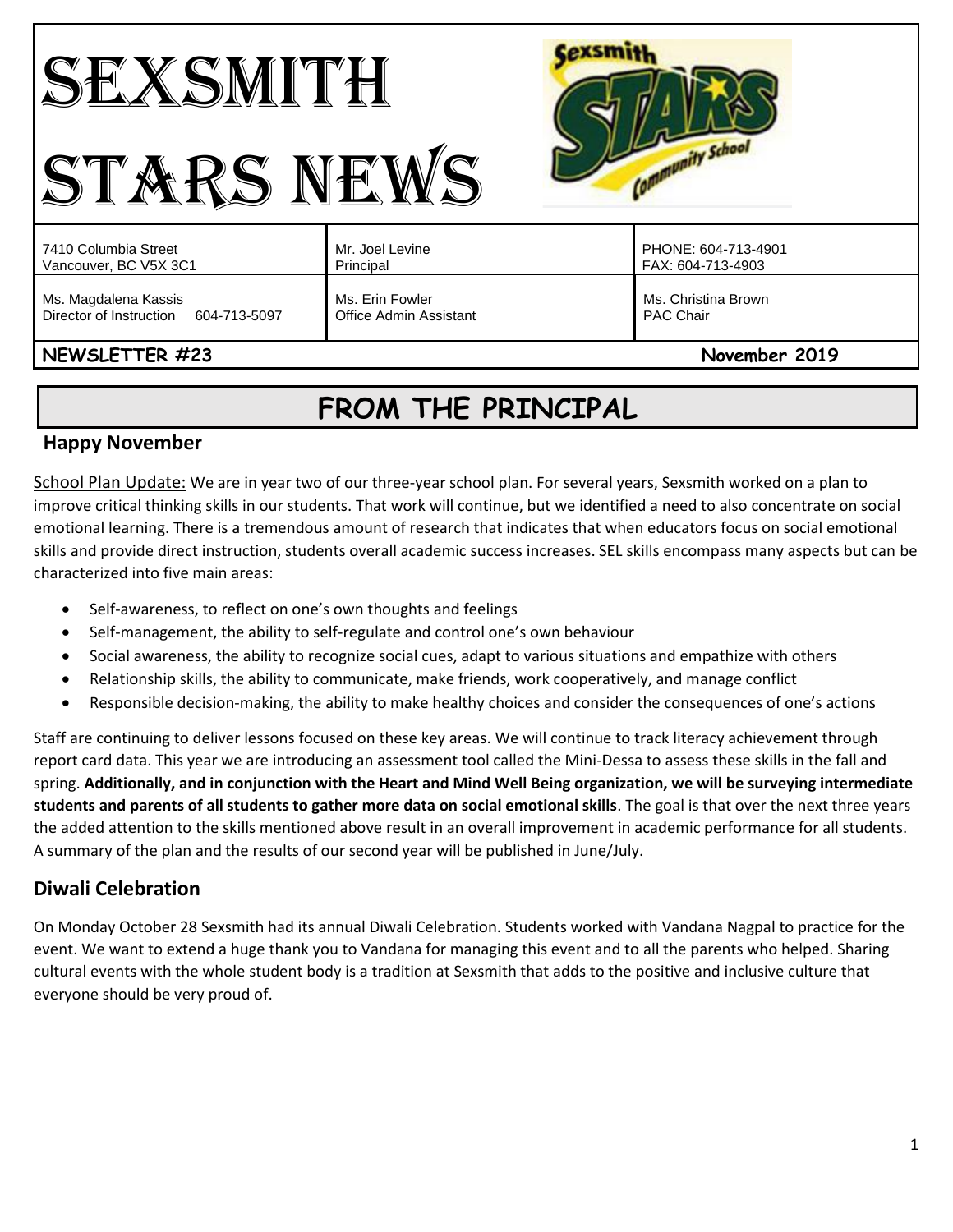# **Pick Up and Drop Off Concerns**



Check out this link for an explanation of the rules for no parking in school zones.

#### <https://vancouver.ca/streets-transportation/school-zones.aspx>

**1. There is NO parking on 59th avenue in front of the school between 8:00am – 5:00pm on school days. Parents who violate this rule are forcing other parents to stop in the middle of 59th avenue to pick up or drop off students creating a** 

**dangerous situation where children need to exit vehicles into oncoming traffic and run between cars. Parents are allowed to drop off and pick up their children but they are not allowed to park and leave their vehicle unattended. Please respect the parking rules and keep our kids safe.**

- **2. Please do not go past the roundabout adjacent to our parking lot when dropping off or picking up students and do not park in the limited spots we have available for school staff.**
- **3.** Go slow anywhere near the school and respect all parking and traffic rules.

#### **Kindergarten Registration for 2020-21**



#### **Kindergarten registration for children born in 2015 begins on November 1st .**

All Kindergarten applicants are required to submit an application to their English catchment elementary school. This includes families who wish to apply for choice programs (French Immersion, Montessori, etc.) and/or a cross boundary placement.

The priority registration period for Kindergarten opens on **Friday November 1st and closes at 4 pm on Friday January 31st** . Students who submit an application within this priority period will be accommodated before late applicants.

Applying for Kindergarten is a **2-Step process**:

Step 1: Completion of an online application form.

neighbourhood English catchment school.

#### Supporting Documents Needed:

- 1. Proof of residence in Vancouver
- 2. Child's birth certificate
- 3. Immigration documentation (if applicable)
- 4. Immunization records
- 5. Court Orders/Documents (if applicable)

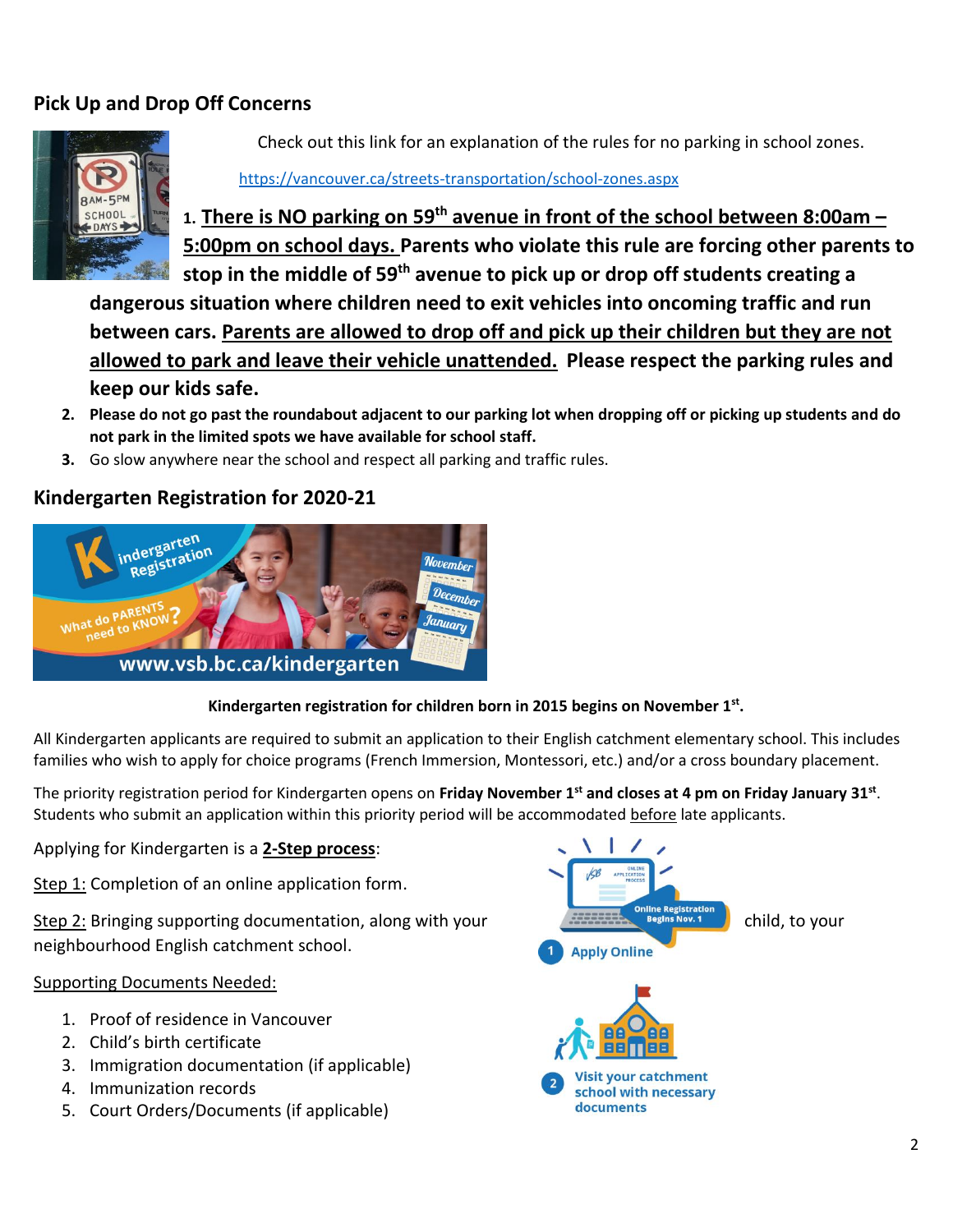If you want to apply for a Choice program or cross-boundary, you must first apply to your English catchment elementary school. Applications for Choice programs and cross boundary placements will begin to be accepted in early 2020.

In the event there are more in-catchment applicants than available space\* at the school, the following process will be used to prioritize enrolment:

#### **Kindergarten Applications Received Between November 1st and January 31st**

- 1. **In-catchment** Kindergarten applicants with siblings in attendance at the school (and who will be attending next year) will be placed first.
- 2. The names of all other in-catchment registrants will be entered into a **random draw** for the remaining Kindergarten spaces.
- 3. Students who cannot be accommodated will be placed on a waitlist in the order in which their name was drawn.
- **4.** Between January 31<sup>st</sup> and the second Friday in June students on the ordered waitlist will be accommodated as space becomes available.

#### **Kindergarten Registrations Received AFTER January 31st**

In-catchment Kindergarten students who apply **after** January 31st will be accommodated if there is space. If there is no space their names will be added to the bottom of the existing waitlist.

Note: There will be no priority given to registrants with siblings if they register after January 31st.

#### **For more information on kindergarten registration visit:** <http://www.vsb.bc.ca/kindergarten>

\* Available Space includes physical capacity, resources, staffing, or educational programs available or planned for a school as defined by the district. (Administrative Procedure 300)

#### **Safe Arrival Procedures Reminder**

#### **Reporting Student Absences:**

Student safety is of paramount importance at the Vancouver School District. Ensuring student safety is a shared responsibility. In order to assist schools, we ask parents to notify schools of student absences. **If your child will be absent from school, please phone the school to report this absence as early as possible. Parents should leave a message on the answering service by calling 604-713-4901 choose option #1.** Messages can be received before the office is open. School offices are busy places: consistently notifying the school in advance of your child's absence will significantly improve the efficiency and effectiveness of the Safe Arrival Morning Routine.

To Report Your Childs Absence – Please call **604-713-4901 choose option #1** prior to 9 am on the first day of the absence

#### **Student Sign out Procedure:**

**When you pick up your child during the school day, please ensure that you sign them out at the school office.** If you do not sign out your child, they will be unaccounted for, and the school will identify your child as a 'missing' student and will commence a search of school grounds. **If the school staff do not locate the child, and are unable to reach a parent promptly, the school will call the Vancouver Police Department**. Therefore, clear communication is essential for ensuring the safety of your child and to prevent unnecessary searches.

Thank you for helping us keep your children safe!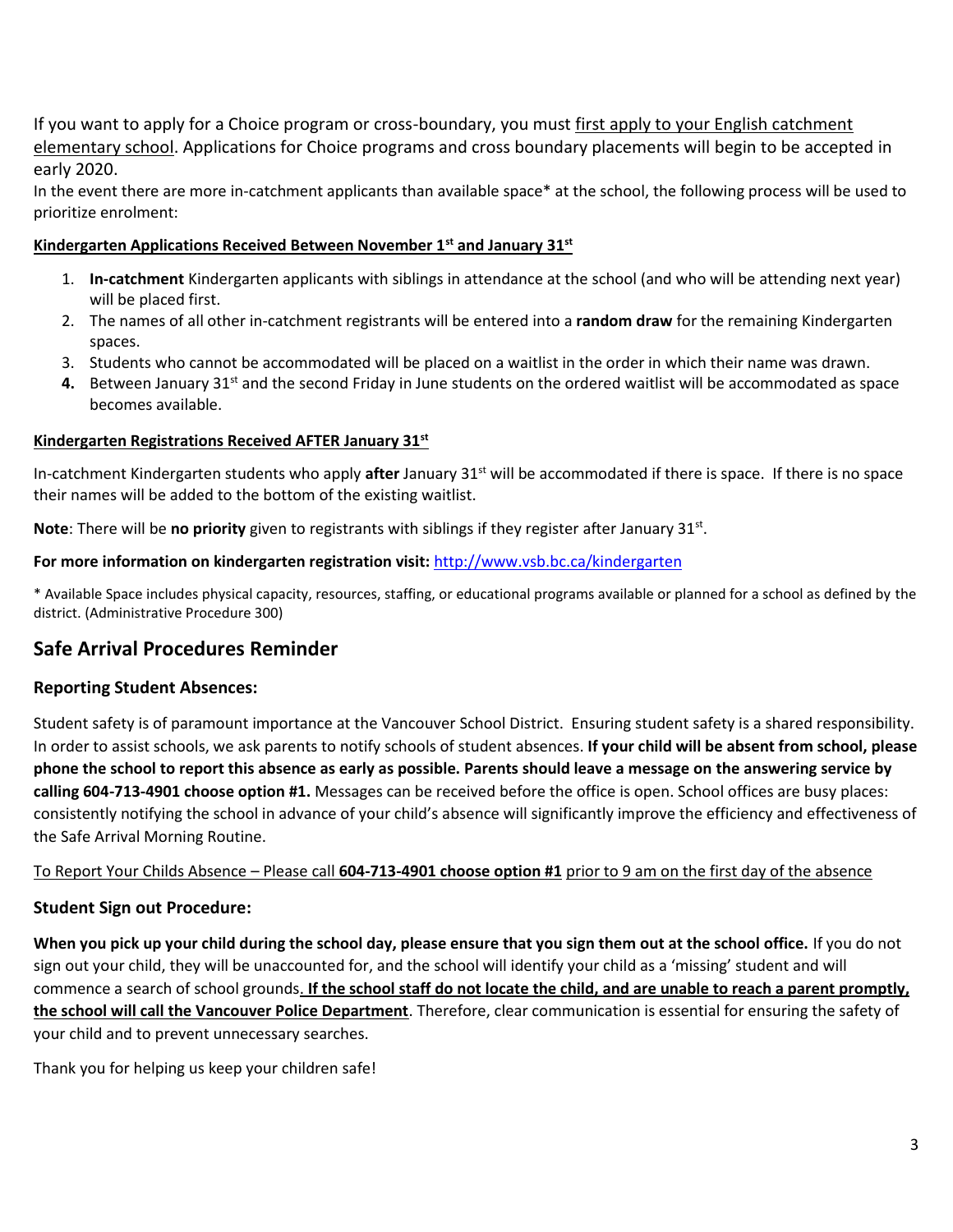# **Online School Fee Payment System (including school fees)**

A reminder to register for online payments– a simple process that takes only a few minutes – by visiting **[https://vsb.schoolcashonline.com](https://vsb.schoolcashonline.com/)** or visiting our website at **<http://www.vsb.bc.ca/online-payment>** and following directions to the School Cash Online page. You will need your child's usual first name, last name, and birth date to register. A "**Pay Fees**" button is now installed on our school website for easy access to the system. Cash and cheques will continue to be accepted for school fees, but we encourage everyone to use the new system as it is more secure and efficient. Please note that field trip permission notices will continue to be sent home for a signature and to indicate that you have paid online.

## **PAC Gift Card Fundraiser**

A reminder that gift cards can be purchased all year long and a percentage will be given to Sexsmith for future school projects. There is no additional cost to the purchaser. Please use this link:<https://www.fundscrip.com/Sign-Up.aspx?IID=2CBHHR>

#### **PAC News**

The last PAC meeting was held on Thursday October 10 at 6:40pm. Several parents attended. Minutes will be posted on the PAC tab of the school website. The next meeting is on **Thursday November** 7 at 6:40pm in the library. All parents are welcome to attend. If you would like to contact PAC or volunteer to help out with a program please email [sexsmithvolunteers@gmail.com](mailto:sexsmithvolunteers@gmail.com) .

### **Hosting an International Student**

\*Host an International Student - Join Langara Homestay\*



Langara College invites you and your family to join our highly regarded Homestay Program by hosting a VSB international student this year. Students come from Europe, Asia and South America - usually stay for five to 10 months, and are keen to experience life with a Vancouver family. Generous reimbursement is provided. Please call 604.323.5696 or email homestay@langara.ca for more information.

**www.langara.ca/homestay**

### **Practical Interactive Chinese Programs**

Practical Interactive Chinese Programs in J. W. Sexsmith Elementary School starting from October 2019, in Tuesday afternoon, 3:45 pm - 5:45 pm

#### **Red Apple Learning Paradise (紅蘋果樂園)**

Red Apple Learning Paradise is a non-profit Chinese School offering practical Chinese programs in Greater Vancouver.

Its goal is to promote students to learn and master Cantonese and Mandarin in a more interesting and practical studying environment. Students are also trained in people's skills by developing a correct value concept, self-awareness, mutual respect and correct attitude to incorporate with other ethnic cultures so as to achieve a multicultural understanding and harmony.

Please direct your inquiries/registration to Principal Tang (604-874-9318 / 604-828-6668 / email: ratesprincipal@gmail.com)

如有查詢/註册, 請聯絡鄧校長 (604-874-9318 / 604-828-6668 / email: <u>ratesprincipal@gmail.com</u>)